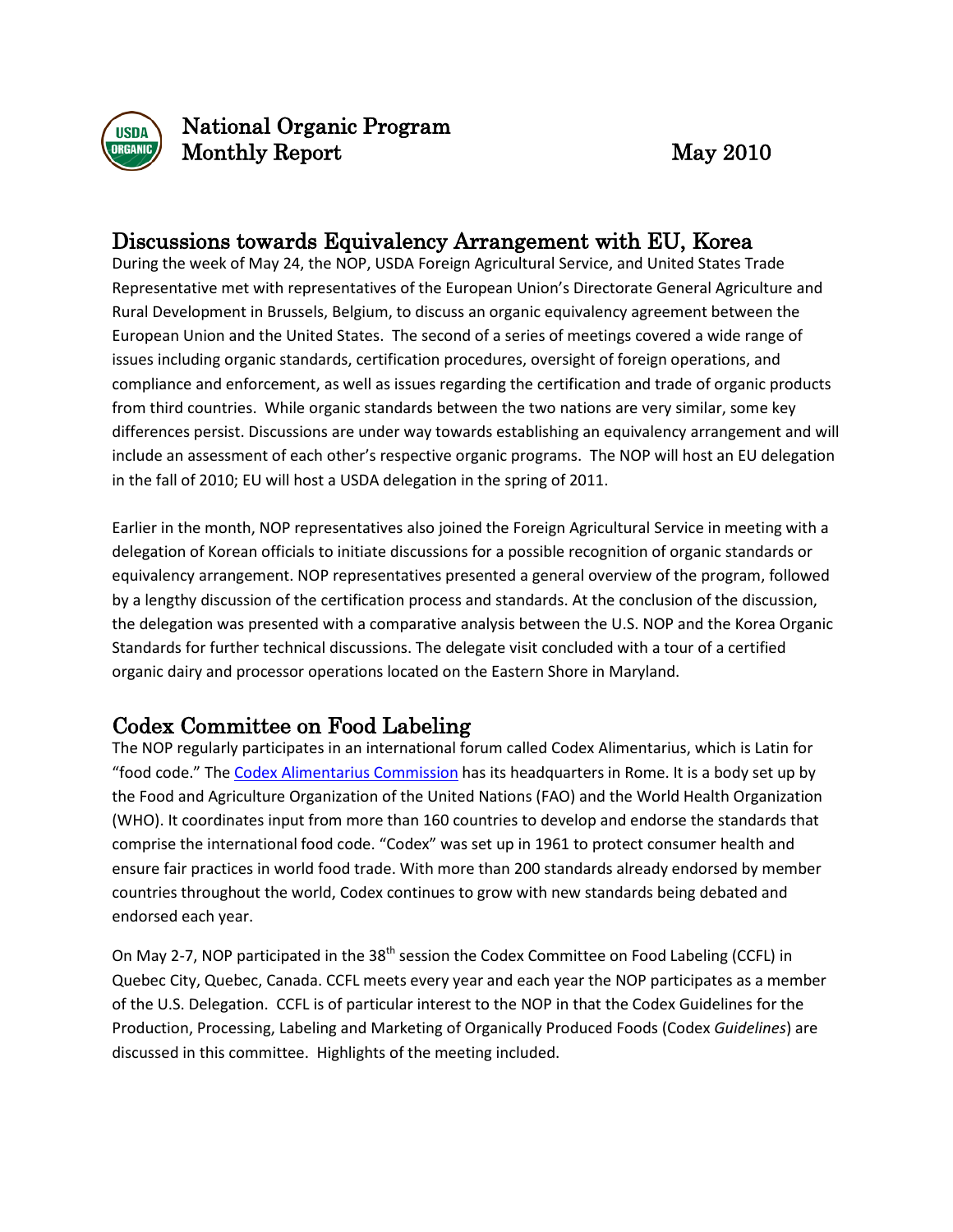- o The Committee discussed expanding the use of ethylene for inclusion as an amendment to Annex 1, Codex Principles of Organic Production. Since Annex I Paragraph 82, only allows ethylene for the ripening of kiwi fruit and bananas, expanding the use of ethylene would require further justification against the Codex *Guidelines*. The discussion includes the fact that while the EU regulations allow ethylene for sprout control in potatoes and onions, this is not an allowed use according to the NOP regulations. There has been a working group for comments set up on the justification of these uses against the criteria in Section 5.1 of the *Guidelines.* The issue is currently held at Step 7 of the 8 step process for making a change to the Codex *Guidelines*.
- o The Committee established a more structured approach for reviewing proposed changes to the *Guidelines* through an electronic working group, initially chaired by the U.S. The functions of the electronic working group would be to consider proposals for inclusion of new substances in Annex II, Permitted Substances for the Production of Organic Foods. The group would start by reviewing substances recently submitted for consideration such as spinosad, potassium carbonate and copper octanoate, as well as other uses of ethylene subject to Annex II and provide recommendations to the Committee. The committee would also consider revisions to the Codex *Guidelines* as a whole and make recommendations to the Committee as needed.
- o The Committee deleted section 8 of the Codex *Guidelines* relating to the ongoing review process as it would now be handled through the structured approach noted above and the normal Codex procedures for new work.
- o The Committee agreed that the EU would prepare a revised discussion paper on exchange of information between competent authorities when suspecting fraud concerning organic products, taking into account comments received from a Circular Letter. A Circular Letter is a formal request from a Codex committee for written comments from approved Codex member organizations and governments. This was prepared by the EU for the 38<sup>th</sup> session of CCFL and will be reintroduced at the next session.

Finally, the Committee agreed to initiate new work on organic aquaculture. The EU will prepare the proposed revisions on aquaculture animal and seaweed production for consideration at the next session.

#### California Reapproved as State Organic Program

After resolving the findings of an NOP audit in December 2009, which identified eight non-conformances in need of corrective actions, the California State Organic Program has been reapproved to operate under NOP. This fulfills one of the recommendations by the Office of the Inspector General Audit issued in March 2010.

#### Addressing Canadian Health Food Association

On May 14, NOP Deputy Administrator Miles McEvoy addressed the Canadian Health Food Association in Vancouver, Canada to discuss the United States-Canada Organic Equivalency Arrangement.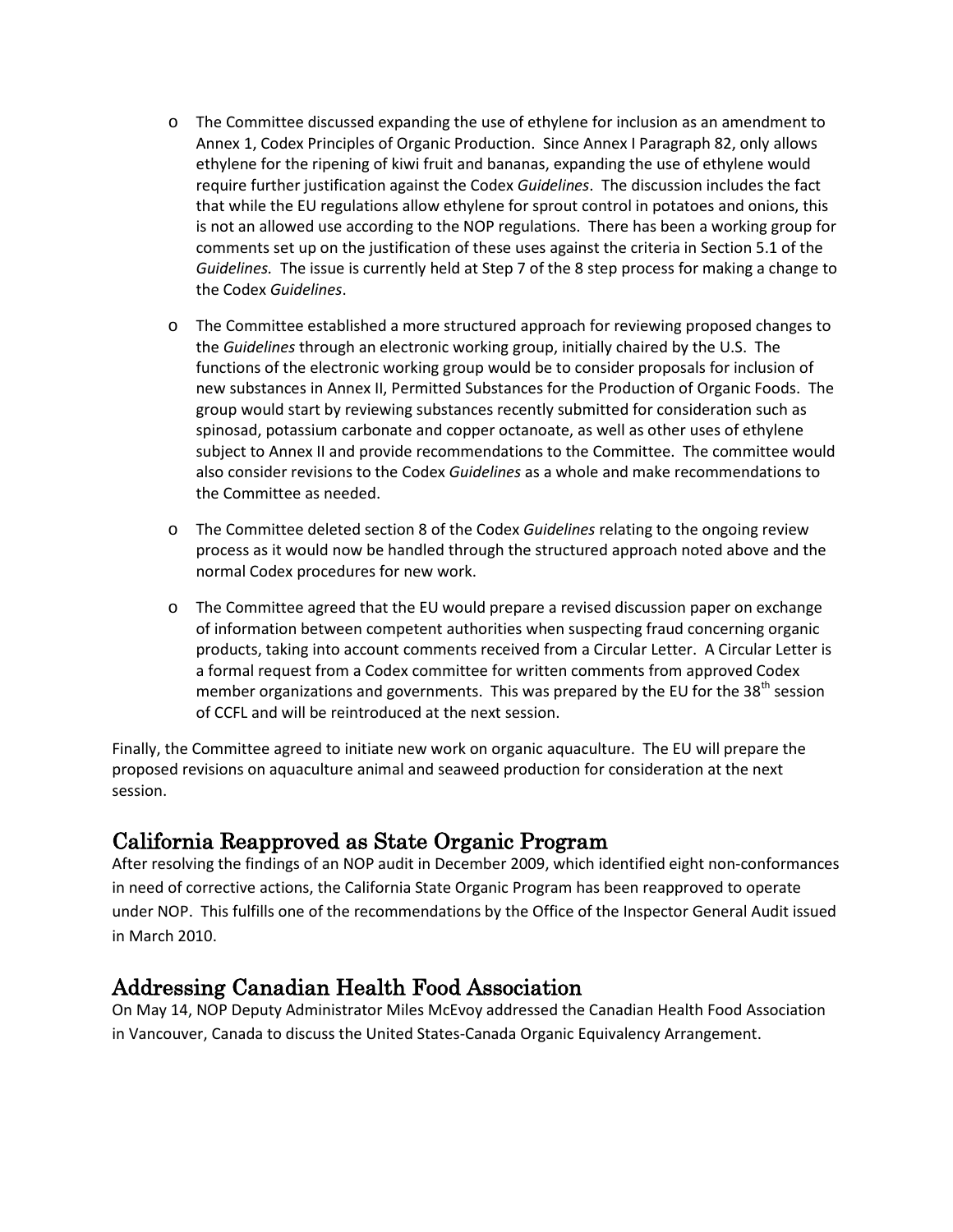# Clarification Provided Concerning Export Certificates for Products Shipped to Taiwan

Under the organic standards equivalency arrangement between the United States and Taiwan, products produced and handled in the United States can be exported to Taiwan accompanied by a TM-11 Export Certificate. The NOP issued a letter to certifying agents last month to remind them of the fact that these export certificates are intended for and restricted to organic products produced and handled in the United States only.

For more information about technical requirements associated with issuing a TM-11 Export Certificate, contact Mark Bradley, Director of the Accreditation and International Activities Division, at [mark.bradley@ams.usda.gov.](mailto:mark.bradley@ams.usda.gov)

# Quality Management System Under Way

The NOP finalized the first key elements of establishing an internal quality management system when it participated in a training last month on implementing ISO 17011 standards, which outlines the requirements that an accrediting body such as NOP should meet to effectively carry out its regulatory duties. NOP staff reviewed criteria for establishing a quality management system, which includes defining and documenting policies and objectives, ensuring effective communication among all relevant parties, and ensuring that policies are measurable and consistent with the authoritative statute and regulations. The National Institute of Standards and Technology (NIST) will conduct an assessment of the NOP quality management system later this summer.

NOP met with the Audit, Review, and Compliance Branch and Industry Services Audit and Accreditation Programs last month and is continuing to work closely with them. Currently, the Audit, Review, and Compliance Branch conducts audits of companies accredited to carry out the compliance and enforcement functions of the NOP. The two programs will work towards completing a revised version of audit procedures for the NOP accreditation program by August 2010.

# Agency Collaboration of Organic Labeling of Cosmetic and Personal Care Products

NOP engaged in discussions with the Federal Trade Commission (FTC) to discuss ways to strengthen the collaborative efforts of both agencies in providing greater oversight for products being labeled as organic, including cosmetics. FTC is assisting NOP with information to initiate a consumer survey to gauge public perceptions about organic cosmetics. In addition, FTC has agreed to help NOP identify ways to establish market data for organic cosmetics. In return, NOP will share data from the consumer study so that FTC can establish greater clarity around the term organic as it may relate to non-agricultural products. Such information is expected to help the agency consider enforcement mechanisms for products labeled as organic that fall outside of USDA's authority.

Also in May, an interagency meeting with the FDA's Center for Food Safety and Applied Nutrition, Office of Cosmetics and Colors took place at the request of the NOP to discuss the scope of each agency's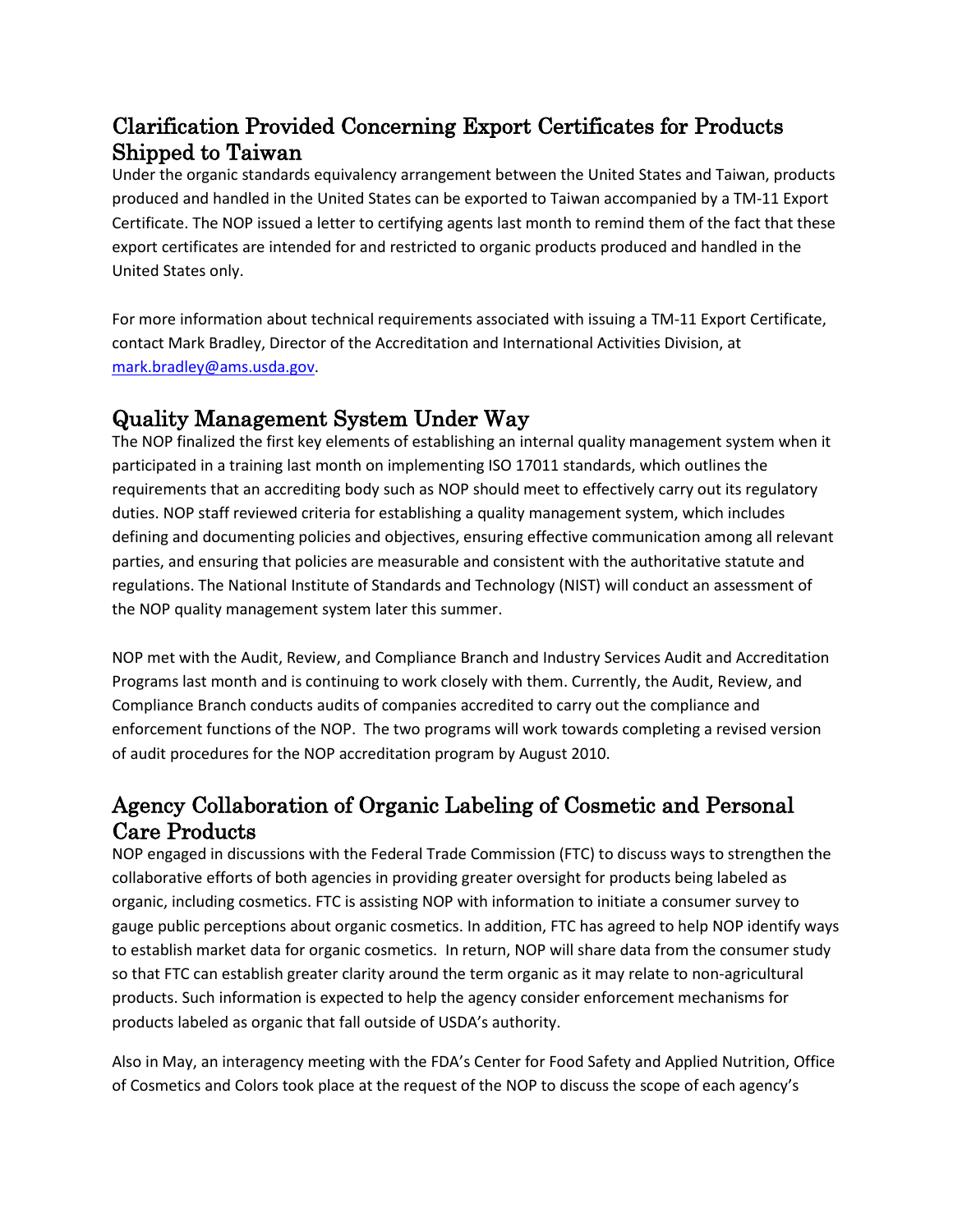regulatory program and to identify some of the issues surrounding the declaration of organic ingredients on cosmetic product package labelling. The NOP explained its current course of action to develop and implement a consumer and economic survey to determine consumers' understanding of personal care products labelled as organic and the amount of personal care products being labelled and sold as such in the market place. The NOP will use the information gathered from both of these studies to publish an Advanced Notice of Proposed Rulemaking and will include the FDA in reviewing the study. Further, the FDA has drafted a report to Congress concerning the various issues surrounding personal care products labelled as organic; it also states intentions to continue working with the NOP to identify and resolve the issues.

The FDA pointed out discrepancies between its definition of cosmetics and the NOP's definition of personal care products, in addition to other labelling discrepancies. Despite regulatory differences, the agencies agreed to work together to bring consistency and clarity to the organic labelling of cosmetics and personal care products.

### National Organic Standards Board (NOSB) Recommendations and Transcript Available Online

A transcript of the spring 2010 meeting of the NOSB is available at [http://www.ams.usda.gov/April2010Transcripts.](http://www.ams.usda.gov/April2010Transcripts)

In addition, NOSB's final recommendations from the spring meeting are now posted for public view at [http://www.ams.usda.gov/NOSBFinalRecommendations.](http://www.ams.usda.gov/NOSBFinalRecommendations) A brief summary of each recommendation is provided below.

- **Inerts in Pesticides Allowed for use in Organic Production** Proposed regulatory changes to allow the now obsolete EPA List 3 and 4 Inerts to be relisted appropriately on the National List and to evaluate new inert materials for inclusion on the list.
- **Petition for the Amount of Methionine Allowed in Poultry Feed** Rejection of the petition to allow the use of 3 forms of methionine in organic poultry production below specific quantities until October 1, 2015
- **Methionine Annotation through October, 2012**  Proposed annotation to allow the petitioned levels of the 3 forms of methionine allowed in organic poultry production through October 1, 2012
- **Methionine Step-Down Annotation after October, 2012**  Proposed annotation to reduce the levels of the 3 forms of methionine allowed in organic poultry production after October 1, 2012
- **Clarification of 238(c)(1)** Proposed language clarification to allow young organic animals still receiving milk in their diet to consume milk from animals being treated with substances allowed under §205.603, regardless of withholding time
- **Ferric Phosphate in 205.601**  Decision to relist ferric phosphate on §205.601 (h) as slug or snail bait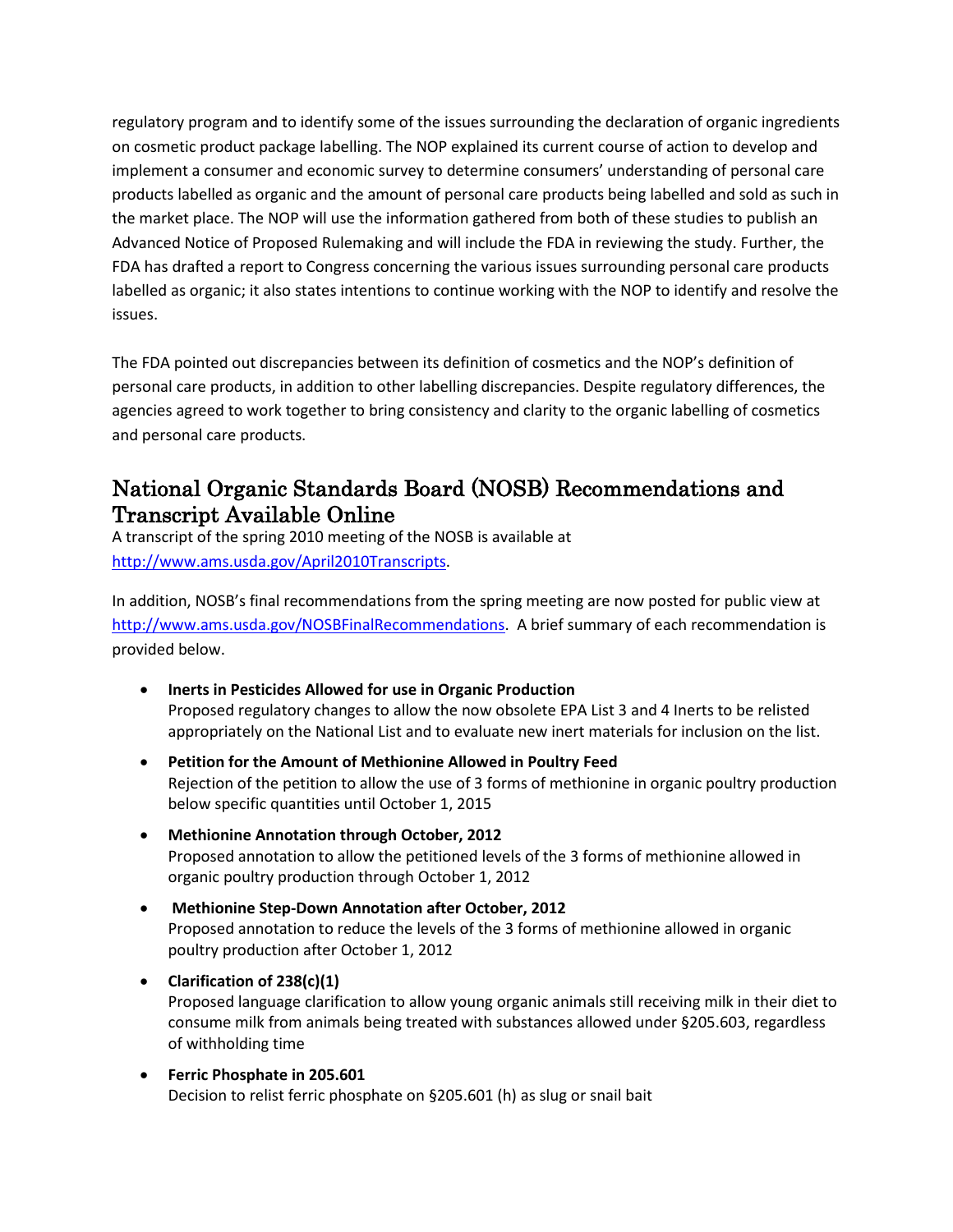- **Production Standards for Terrestrial Plants in Containers and Enclosures (Greenhouses)**  Proposed guidelines by which normally terrestrial plants, not including mushrooms, sprouts, and micro-greens; may be certified organic under a new section of the Crops Standard, §205.209
- **Use of Inert Atmospheric Gases with Products Labeled and Sold as 100% Organic**  Proposed guidance that the use of inert atmospheric gases should be allowed in products labeled and sold as 100% Organic
- **2-Tiered Voting Approach for Materials Petitioned to the National List**  Decision that NOSB first properly classify the material as synthetic or non-synthetic during the petitioned material evaluation process.
- **Classification of Materials**

Proposed addendum to the November, 2009 recommendation on classification of materials, including a refined definition of chemical change as referenced in §205.2

• **Sunset 2012 §205.601 Synthetic Materials Allowed in Organic Crop Production**  Decision to relist the following materials on the National List:

| \$205.601(a)(4)   | <b>Hydrogen Peroxide</b>                      |  |
|-------------------|-----------------------------------------------|--|
| 205.601(a)(7)     | Soap-based algicide/demossers                 |  |
| 205.601(b)(1)     | Herbicides, soap based                        |  |
| 205.601(b)(2)(i)  | Newspaper or other recycled paper             |  |
| 205.601(b)(2)(ii) | Plastic mulch and covers                      |  |
| 205.601(d)        | Soap ammonium                                 |  |
| 205.601(e)(1)     | Ammonium carbonate                            |  |
| 205.601(e)(2)     | Boric acid                                    |  |
| 205.601(e)(3)     | Elemental sulfur                              |  |
| 205.601(e)(4)     | Lime sulfur                                   |  |
| 205.601(e)(5)     | Oils, horticultural                           |  |
| 205.601(e)(6)     | Soaps, insecticidal                           |  |
| 205.601(e)(7)     | Sticky traps                                  |  |
| 205.601(e)(8)     | Sucrose octanoate esters                      |  |
| 206.601(i)(3)     | <b>Hydrated Lime</b>                          |  |
| 205.601(i)(4)     | <b>Hydrogen Peroxide</b>                      |  |
| 205.601(i)(5)     | Lime sulfur                                   |  |
| 205.601(i)(6)     | Oils, horticultural                           |  |
| 205.601(i)(8)     | Potassium carbonate                           |  |
| 205.601(i)(9)     | <b>Elemental sulfur</b>                       |  |
| 205.601(j)(1)     | Aquatic plant extracts                        |  |
| 205.601(j)(2)     | <b>Elemental sulfur</b>                       |  |
| 205.601(j)(3)     | Humic acids                                   |  |
| 205.601(j)(6)(i)  | Soluble boron products                        |  |
| 206.601(j)(6)(ii) | Sulfates, carbonates, oxides, or silicates of |  |
|                   | zinc, copper, iron, manganese,                |  |
|                   | molybdenum, selenium, and cobalt              |  |
| 205.601(i)(7)     | Liquid fish products                          |  |
| 205.601(j)(8)     | Vitamins B1, C, & E                           |  |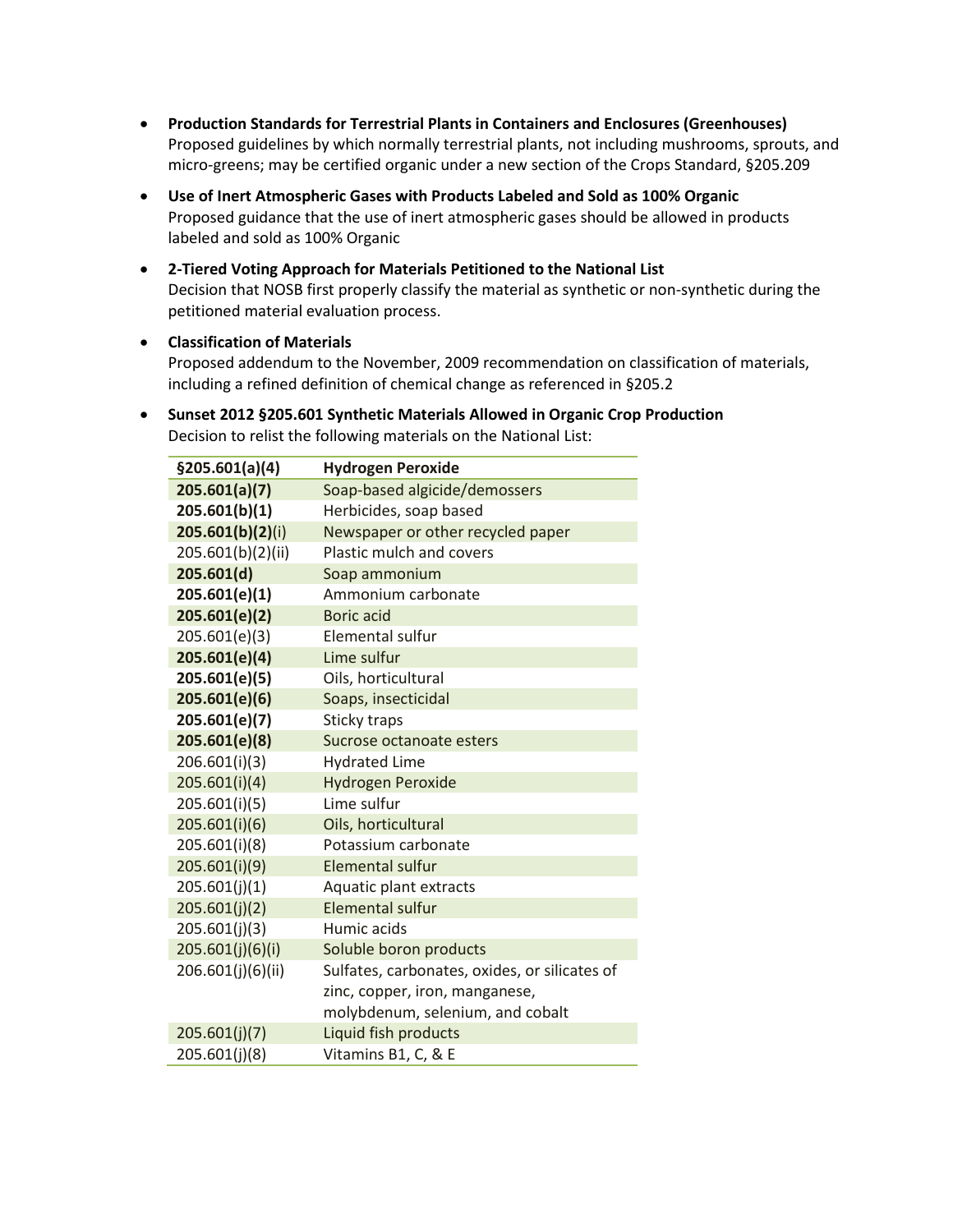• **Sunset 2012 §205.602 Nonsynthetic Substances Prohibited for use in Organic Crop Production** Decision to relist the following materials on the National List:

| \$205.602(a) | Ash from manure burning         |  |  |
|--------------|---------------------------------|--|--|
| 205.602(b)   | Arsenic                         |  |  |
| 205.602(d)   | Lead salts                      |  |  |
| 205.602(e)   | Potassium chloride              |  |  |
| 205.602(f)   | Sodium fluoaluminate (mined)    |  |  |
| 205.602(h)   | Strychnine                      |  |  |
| 205.602(i)   | Tobacco dust (nicotine sulfate) |  |  |

• **Sunset 2012 §205.603 Synthetic Substances Allowed for use in Organic Livestock Production**  Decision to relist the following materials on the National List:

| §205.603(a)(3) | Atropine                         |
|----------------|----------------------------------|
| 205.603(a)(4)  | <b>Biologics-Vaccines</b>        |
| 205.603(a)(5)  | Butorphanol                      |
| 205.603(a)(6)  | Chlorhexidine                    |
| 205.603(a)(8)  | Electrolytes-without antibiotics |
| 205.603(a)(9)  | Flunixin                         |
| 205.603(a)(13) | Hydrogen Peroxide                |
| 205.603(a)(14) | lodine                           |
| 205.603(a)(15) | Magnesium hydroxide              |
| 205.603(a)(17) | Oxytocin                         |
| 205.603(a)(18) | Paraciticides. Ivermectin        |
| 205.603(a)(19) | Peroxyacetic/ peracetic acid     |
| 205.603(a)(20) | Phosphoric acid                  |
| 205.603(a)(21) | Poloxalene                       |
| 205.603(a)(22) | Tolazoline                       |
| 205.603(a)(23) | Xylazine                         |
| 205.603(b)(2)  | Iodine                           |
| 205.603(b)(3)  | Lidocaine                        |
| 205.603(b)(4)  | Lime, hydrated                   |
| 205.603(b)(5)  | <b>Mineral Oil</b>               |
| 205.603(b)(6)  | Procaine                         |
| 205.603(b)(7)  | Sucrose octanoate esters         |
| 205.603(d)(2)  | <b>Trace Minerals</b>            |
| 205.603(d)(3)  | <b>Vitamins</b>                  |
| 205.603(f)     | Excipients                       |

#### • **Sunset 2012 § 205.604 Nonsynthetic Substances Prohibited for use in Organic Livestock Production**

Decision to relist the following materials on the National List:

§205.604 Strychnine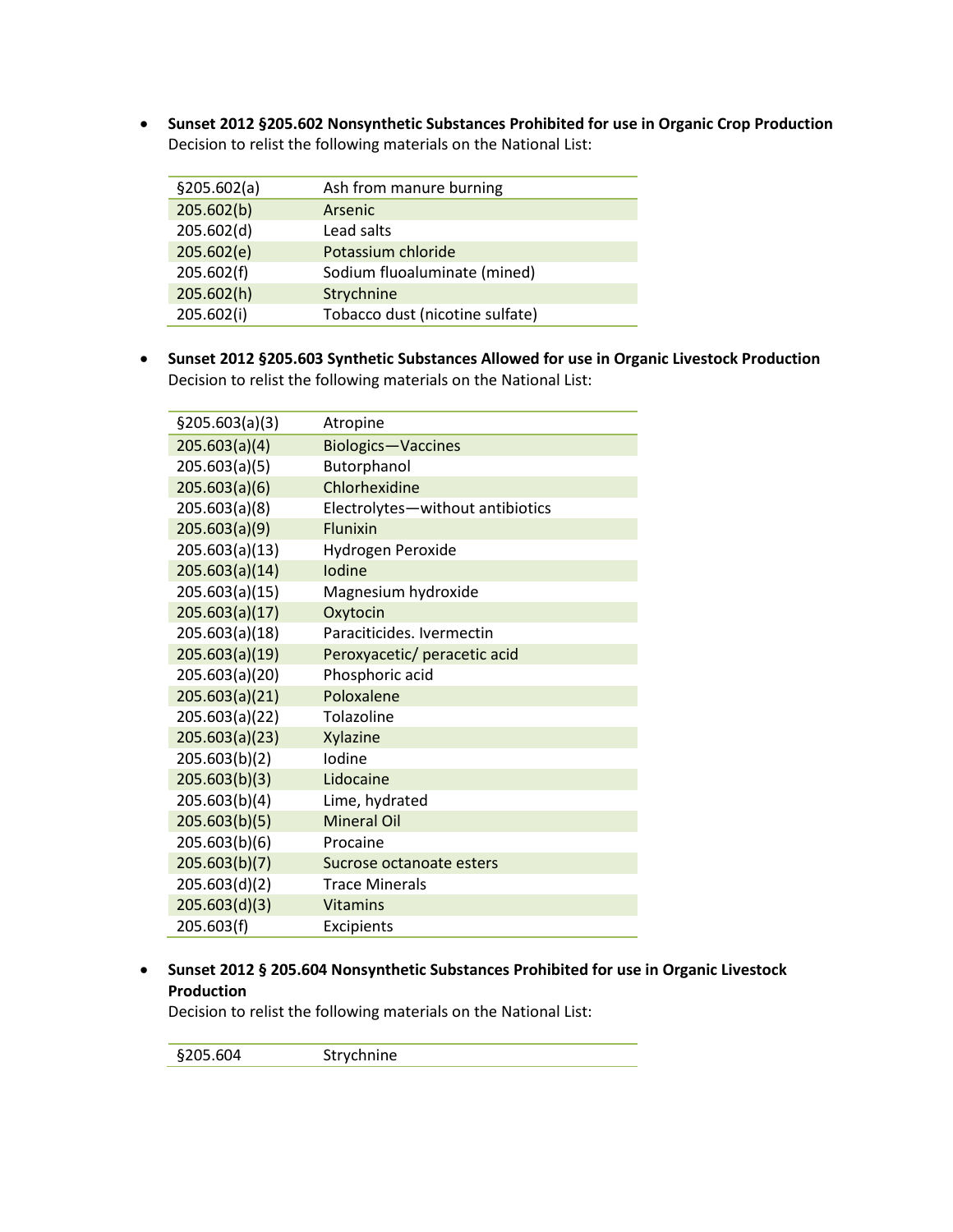• **Sunset 2012 §205.605(a) Nonsynthetic Substances Allowed as Ingredients in or on Processed Products Labeled as "organic" or "made with organic** 

Decision to relist the following materials on the National List:

| Acids              |
|--------------------|
| <b>Bentonite</b>   |
| Calcium carbonate  |
| Calcium chloride   |
| Carrageenan        |
| Dairy cultures     |
| Diatomaceous earth |
| Kaolin             |
| Nitrogen           |
| Oxygen             |
| Perlite            |
| Potassium chloride |
| Sodium bicarbonate |
| Sodium carbonate   |
| Waxes              |

• **Sunset 2012 §205.605(b) Synthetic Substances Allowed as Ingredients in or on Processed Products Labeled as "Organic" or "Made with Organic"**

Decision to relist the following materials on the National List:

| Alginates               |
|-------------------------|
| Ammonium bicarbonate    |
| Ammonium carbonate      |
| Ascorbic acid           |
| Calcium citrate         |
| Calcium hydroxide       |
| Calcium phosphates      |
| Carbon dioxide          |
| Ethylene                |
| Glycerides              |
| Glycerin                |
| Hydrogen peroxide       |
| Magnesium carbonate     |
| Magnesium chloride      |
| Magnesium stearate      |
| Ozone                   |
| Potassium acid tartrate |
| Potassium carbonate     |
| Potassium citrate       |
| Potassium hydroxide     |
| Potassium phosphate     |
| Xanthan gum             |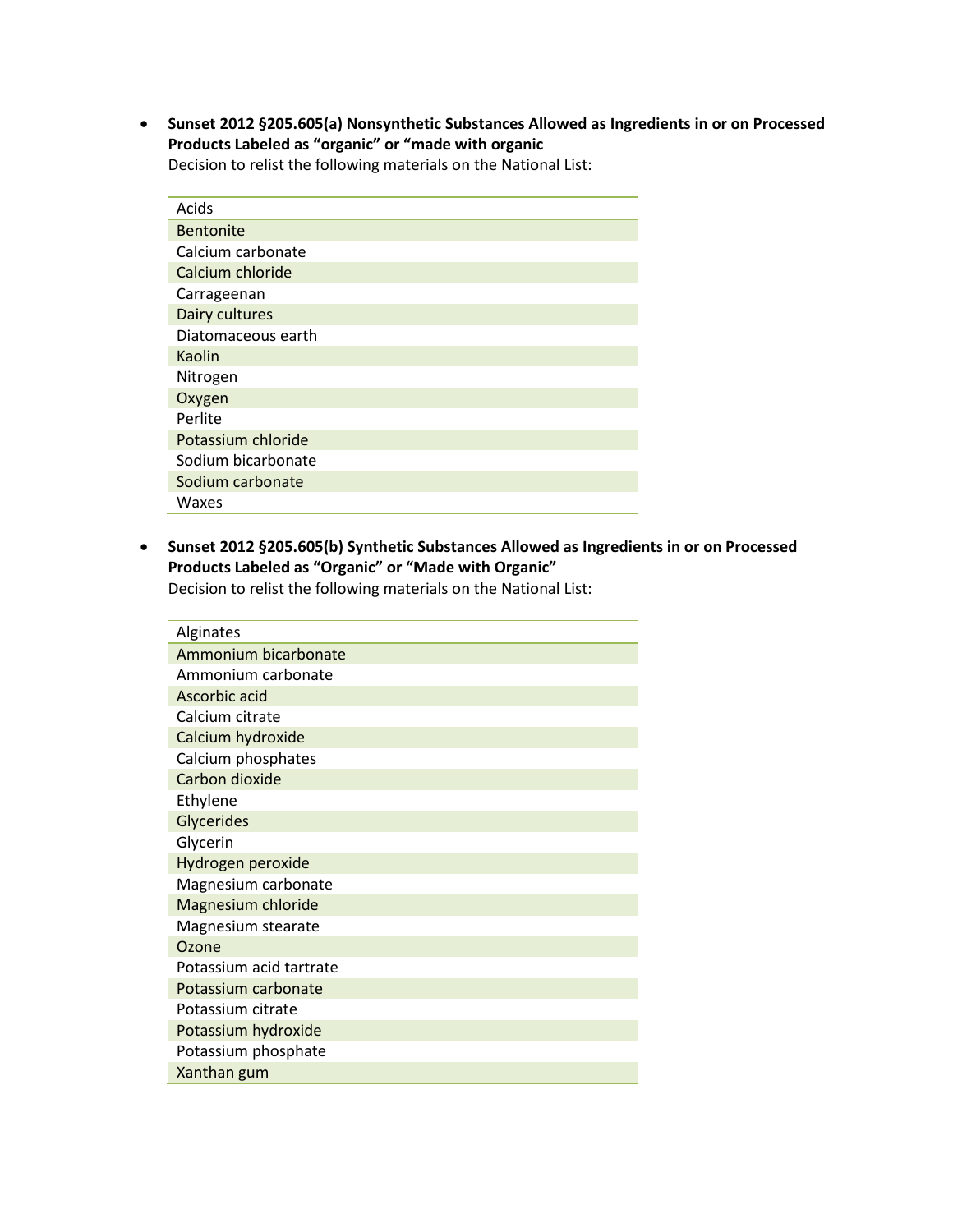• **Sunset 2012 §205.606 Nonorganically Produced Agricultural Products Allowed as Ingredients in or on Processed Products Labeled as "Organic"**

| 205.606(a)    | Casings, from processed intestines   |
|---------------|--------------------------------------|
| 205.606(b)    | Celery powder                        |
| 205.606(c)    | Chia (Salvia hispanica L.)           |
| 205.606(e)    | Dillweed oil                         |
| 205.606(f)    | Fish oil                             |
| 205.606(h)    | Galangal, frozen                     |
| 205.606(i)    | Gelatin                              |
| 205.606(i)    | Gums                                 |
| 205.606(m)    | Kelp                                 |
| 205.606(n)    | Konjac flour                         |
| 205.606(p)    | Lemongrass - frozen                  |
| 205.606(q)    | Orange shellac - unbleached          |
| 205.606(s)    | Peppers (Chipotle chile)             |
| 205.606(t)(3) | Sweet potato starch                  |
| 205.606(u)    | Turkish bay leaves                   |
| 205.606(v)    | Wakame seaweed (Undaria pinnatifida) |
|               |                                      |

Decision to relist the following materials on the National List:

The fall meeting of the NOSB is scheduled to take place October 25-28; the location has not yet been determined.

## Compliance and Enforcement Update

| NOP Compliance & Enforcement Branch Monthly Activity Report<br>Reporting Period: May 2010 |        |  |  |  |
|-------------------------------------------------------------------------------------------|--------|--|--|--|
| <b>Reporting Categories</b>                                                               | Number |  |  |  |
| <b>Beginning Complaint Inventory</b>                                                      | 97     |  |  |  |
| <b>New Complaints Received</b>                                                            | 20     |  |  |  |
| <b>Complaints Closed</b>                                                                  | 12     |  |  |  |
| <b>Ending Complaint Inventory</b>                                                         | 105    |  |  |  |
| Complaints over 270 days                                                                  | 19     |  |  |  |
| Complaints over 180 days                                                                  | 17     |  |  |  |
| <b>Average Time for Case Closure</b>                                                      | 274    |  |  |  |

There were no civil penalties issued in May. Also, for continued monthly updates to the certification status as received by the NOP Appeals Team, visit

http://www.ams.usda.gov/AMSv1.0/ams.fetchTemplateData.do?template=TemplateN&navID=National OrganicProgram&leftNav=NationalOrganicProgram&page=NOPAccreditationandCertification&descriptio n=Accreditation%20and%20Certification&acct=nopgeninfo.